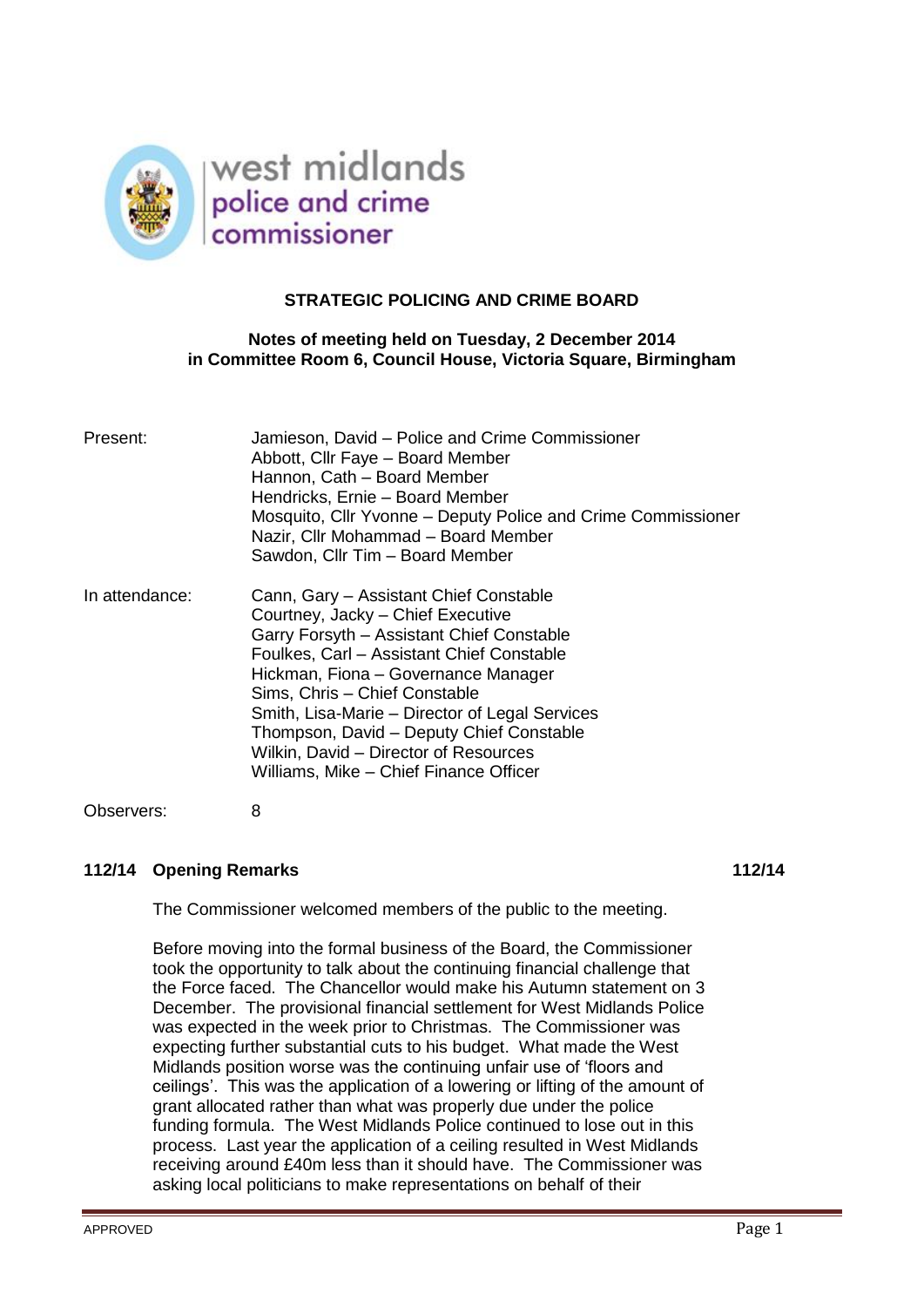|        | constituents at the highest levels. If policing in the West Midlands was<br>funded according to the needs analysis there would be an extra £40m a<br>year available.                                                                                                                                                                                                                                                                                                                                                                                                                                                                                                                                                                                                                                      |        |
|--------|-----------------------------------------------------------------------------------------------------------------------------------------------------------------------------------------------------------------------------------------------------------------------------------------------------------------------------------------------------------------------------------------------------------------------------------------------------------------------------------------------------------------------------------------------------------------------------------------------------------------------------------------------------------------------------------------------------------------------------------------------------------------------------------------------------------|--------|
|        | 113/14 Conflicts of Interest                                                                                                                                                                                                                                                                                                                                                                                                                                                                                                                                                                                                                                                                                                                                                                              | 113/14 |
|        | None.                                                                                                                                                                                                                                                                                                                                                                                                                                                                                                                                                                                                                                                                                                                                                                                                     |        |
| 114/14 | <b>Apologies</b>                                                                                                                                                                                                                                                                                                                                                                                                                                                                                                                                                                                                                                                                                                                                                                                          | 114/14 |
|        | Apologies had been received from Brendan Connor and Cllr Judy Foster.                                                                                                                                                                                                                                                                                                                                                                                                                                                                                                                                                                                                                                                                                                                                     |        |
| 115/14 | <b>Notes of the Last Meeting</b>                                                                                                                                                                                                                                                                                                                                                                                                                                                                                                                                                                                                                                                                                                                                                                          | 115/14 |
|        | The Board approved the notes of the meetings held in public and in<br>private on 4 November 2014.                                                                                                                                                                                                                                                                                                                                                                                                                                                                                                                                                                                                                                                                                                         |        |
| 116/14 | <b>Public Questions and Petitions</b>                                                                                                                                                                                                                                                                                                                                                                                                                                                                                                                                                                                                                                                                                                                                                                     | 116/14 |
|        | No questions from the public had been received.                                                                                                                                                                                                                                                                                                                                                                                                                                                                                                                                                                                                                                                                                                                                                           |        |
|        | The Commissioner had received a petition on 19 November 2014<br>containing signatures of approximately 438 residents from Shirley which<br>read as follows:                                                                                                                                                                                                                                                                                                                                                                                                                                                                                                                                                                                                                                               |        |
|        | I/we believe Shirley Police Station's front desk should<br>remain open to the public. Please consider this<br>petition as part of our review of police front desks<br>across the West Midlands.                                                                                                                                                                                                                                                                                                                                                                                                                                                                                                                                                                                                           |        |
|        | The Commissioner had acknowledged receipt and passed the petition to<br>the Chief Constable on 24 November.                                                                                                                                                                                                                                                                                                                                                                                                                                                                                                                                                                                                                                                                                               |        |
| 117/14 | Force contact – front offices                                                                                                                                                                                                                                                                                                                                                                                                                                                                                                                                                                                                                                                                                                                                                                             | 117/14 |
|        | Before handing over to ACC Foulkes to introduce the report, the<br>Commissioner remarked that the report had been requested before the<br>announcement on the future model had been made by the Force on 18<br>November. The Chief Constable had an imperative to use resources to<br>best effect. The decision was an operational matter and was for the Chief<br>Constable to make. However, he fully supported the Chief Constable's<br>decision. It was interesting to note that the Chairman for Neighbourhood<br>Watch in the West Midlands had made his views on the decision known<br>through a local newspaper where he had described the front desk<br>closures as 'common sense'. If it allowed for more police officers and<br>PCSOs to be based in the community then he fully supported it. |        |
|        | ACC Foulkes thanked the Commissioner for his support and introduced<br>the report which outlined the front office project and the decision about the<br>future model.                                                                                                                                                                                                                                                                                                                                                                                                                                                                                                                                                                                                                                     |        |

The Board considered the report and during the discussion noted the following points.

The four volunteer locations did not function as front offices.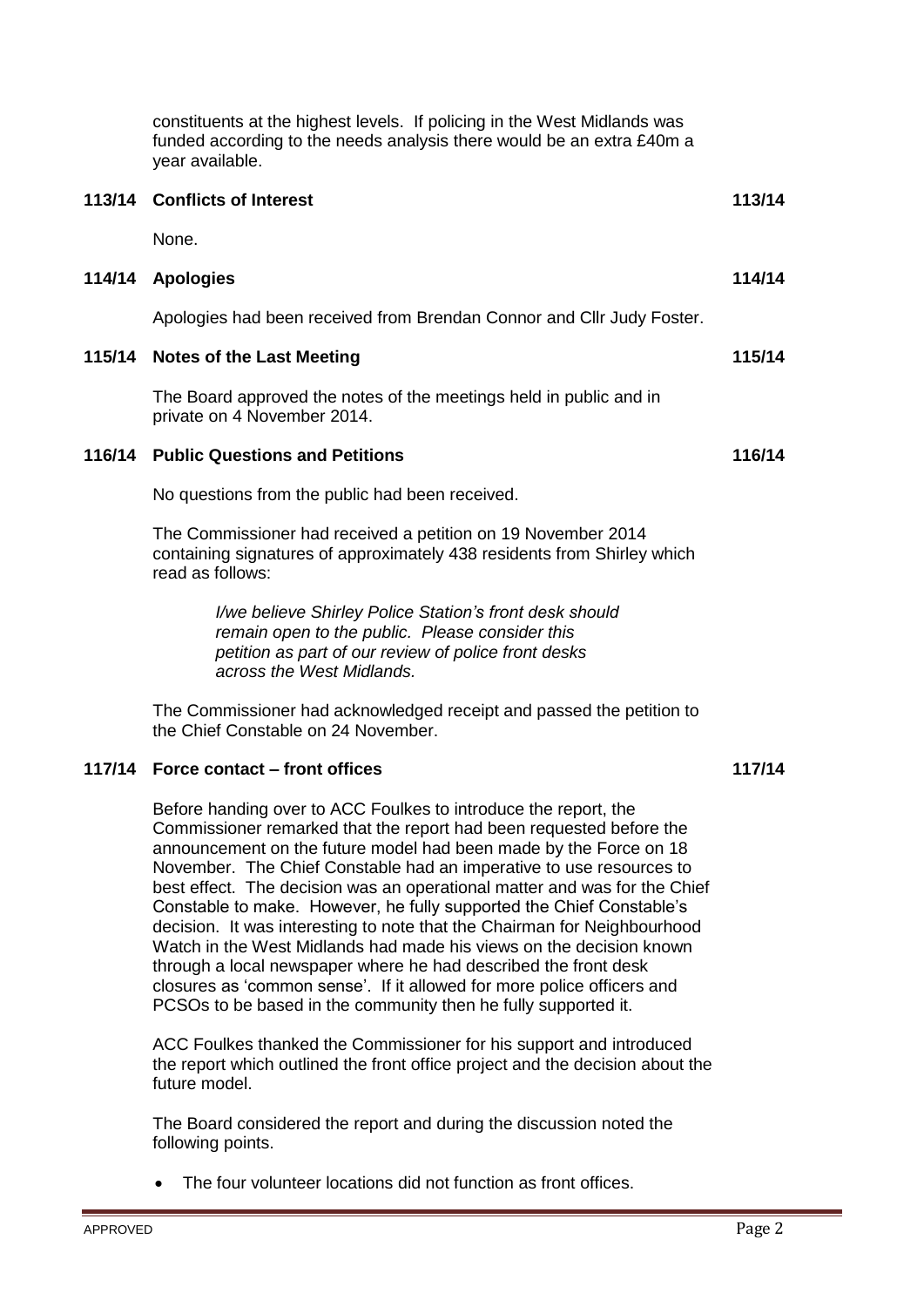- The £3m savings that would be made through the introduction of the new model could be used towards maintaining neighbourhood policing teams.
- There were two main categories of people visiting front offices/desks: people who the Force had asked to come in and people who had chosen to visit.
- The Force would take a graduated approach to the altnernative means of public access. There would be a contact point at every closed location and a facility to ring 101, the national non-emergency number for contacting the police. There was no evidence to suggest that front offices were places of safety. The Force would utilise and develop technology such as email, web chat and other social media – this would be part of the work of the innovation and integration partnership with Accenture. The use of some of this technology was already in place and some of it would be further down the line. In addition, Chief Supt Emma Barnett would be looking at a community surgery approach.
- Current public satisfaction levels on contact with the Force by telephone were very good. There was some tidying up to do on email communications.
- Front offices that were remaining open would be re-furbished where necessary. Some were relatively new.
- The front office work had been aligned to the wider estates review.
- The Force had taken into account in their decision on the front desk in Coventry the transport infrastructure and other opportunities available in Coventry. Chief Supt Claire Bell would ensure that there was clear communication with Coventry councillors.
- The decision on the future model had been made. The Force was now focusing on future contact methods and alternative provision. Although this was not an open ended consultation, the Force would still listen to what the public had to say. If affordable improvements could be made, the Force would make them.
- The front desks (manned by police officers and PCSOs) earmarked for closure would be closing soon. The front offices (manned by police staff) earmarked for closure would be closing later.
- There would be redeployment opportunities in other parts of the organisation for those staff placed 'at risk' following the front desk decision. For example, there would be opportunities within the change programmes as well as in the new custody suites.
- The Commissioner considered it very important that the Force keep up its efforts in communicating with the public. Both Birmingham City Council and Solihull Metropolitan Borough Council would be discussing the front offices/desks decision at their December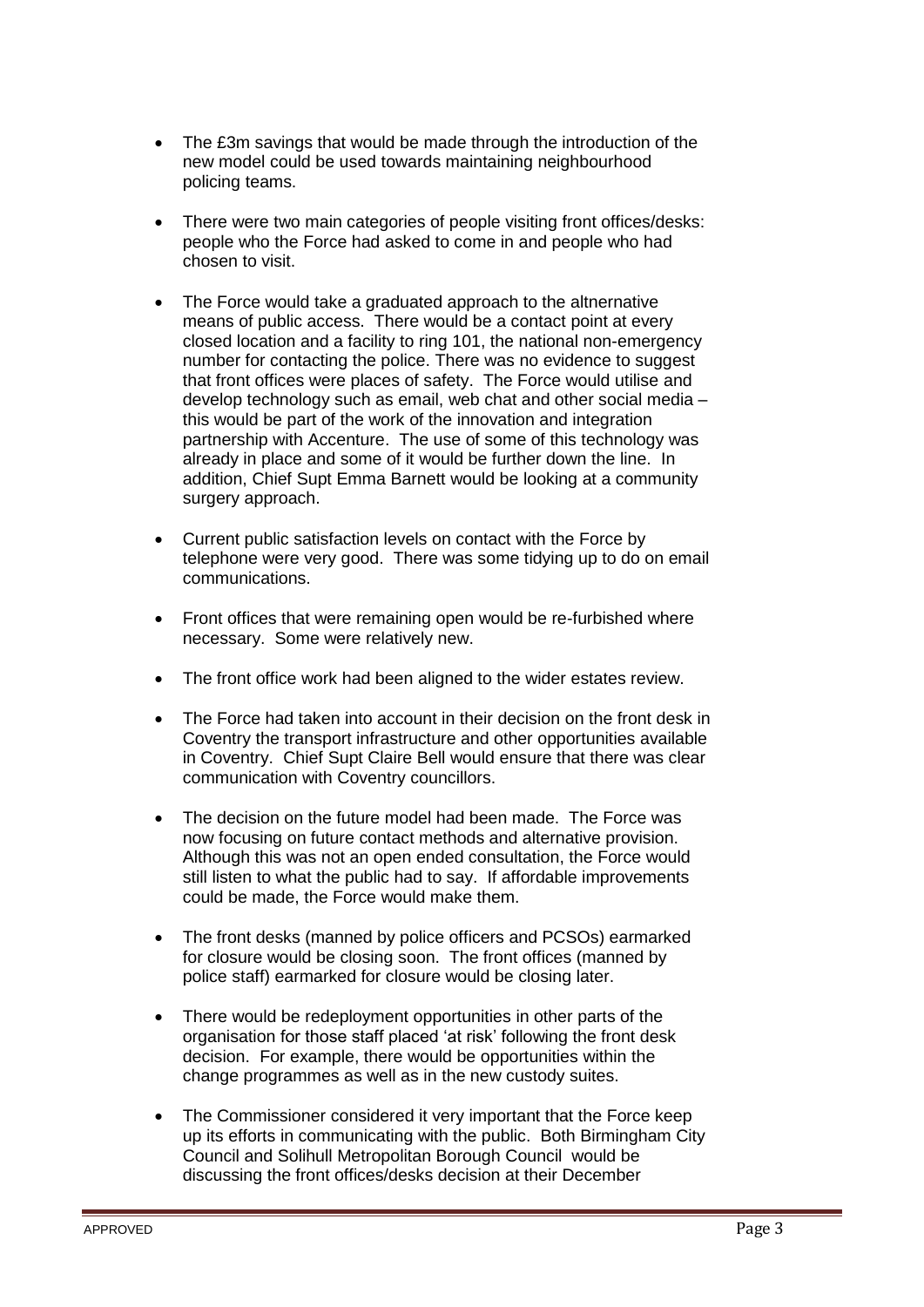meetings. ACC Foulkes assured him that the Force would continue to communicate with elected members and with members of the public through the local command teams.

#### **118/14 Questions from the Board on matters not on the agenda**

**118/14**

The questions that had been submitted to the Chief Constable were circulated and were as follows.

*1. Could the Chief Constable update us on what progress has been made regarding the recommendation in the recent HMIC Crime Inspection that, within three months, the Force should have reviewed the resourcing and process for prioritising the examination of telecommunication and computer equipment? As part of this, what consideration been given to issues such as iPhones being remotely 'zapped' and the time taken to examine and return devices which have been volunteered by members of the public? (Asked by Cllr Tim Sawdon)*

The Chief Constable's response was that he had some national responsibilities in this matter as it sat within forensics. The recommendation and the timescales from HMIC were beyond belief. This was a big, long-term issue which the service had been discussing for the past five years. This was not just a local matter. Discussions had been had about whether there should be some bespoke national capacity that forces could buy in to. As to its own forensic team, the Force had been looking at improving the service and was putting more resource into this area. The Force had piloted the use of a kiosk system for front-line staff to download information instantly and would consider extending this pilot. Accenture would work up some proposals for this area of business.

The Forensic Science Regulator was beginning to apply standards to the way evidence was recovered and the introduction of an accreditation system was likely in the future.

The Force was in a better position than most other forces in the way it was positioned but this was a national issue that would need to be addressed by a national resource.

*2. Would the Chief Constable confirm how many Airwave radios belonging to West Midlands Police have been (a) reported as lost and (b) reported as misplaced in the last three years, and would he make a statement on measures he is taking to prevent such losses and inform us of any operational/security implications from the loss of the devices? (Asked by Ernie Hendricks)*

The Chief Constable's response was that over the last three years the Force had lost or displaced 150 Airwave terminals each year at a replacement cost of £70,000 each year. There were 8,500 terminals across the force. The issue of security was very important and the Force ensured that terminals were searched for and disabled remotely as soon as the loss/displacement had been reported. The Force constantly scanned for the whereabouts of the terminals. Ownership of Airwave had been moved from the IT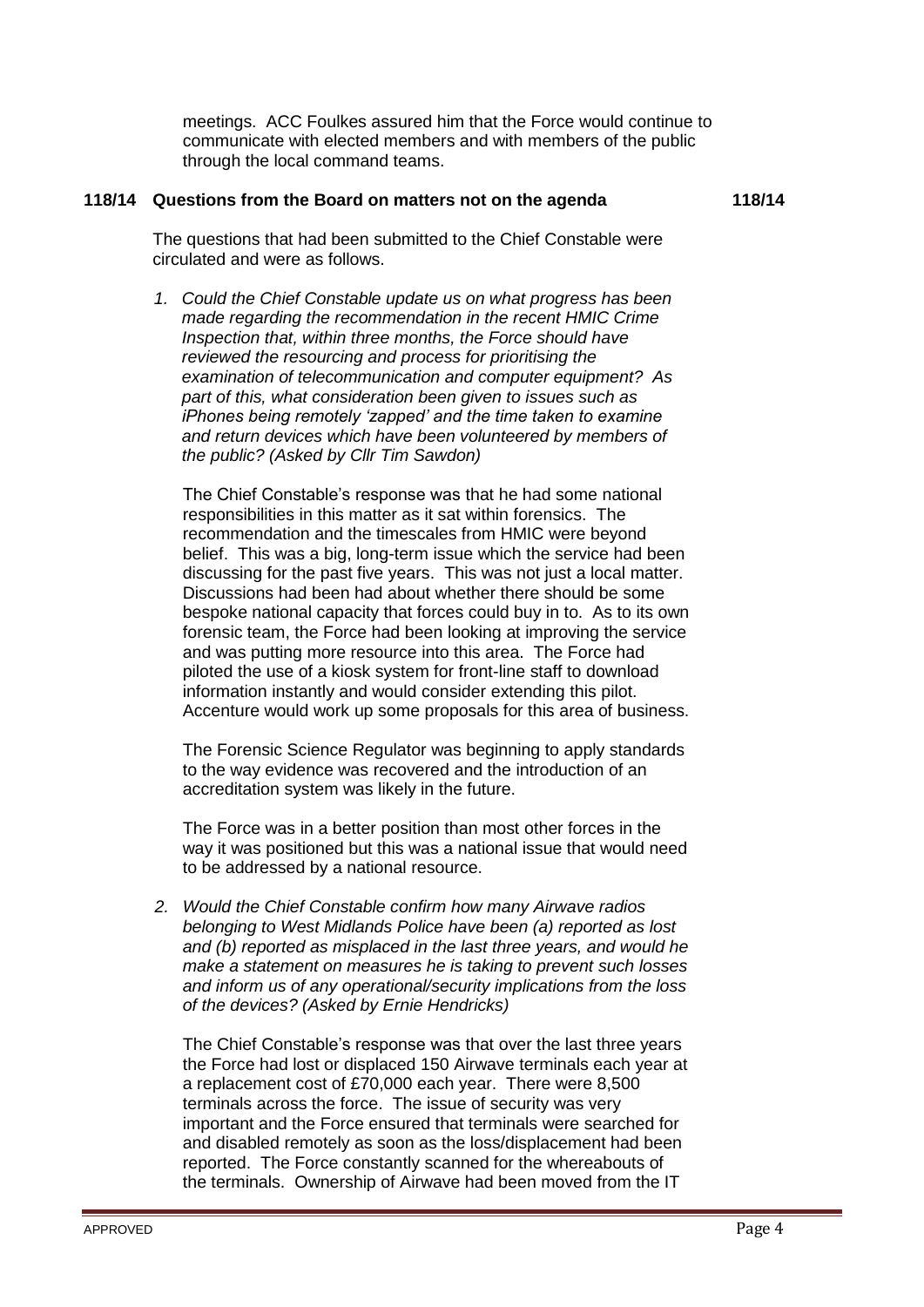department to Force Contact where management of the terminals with front line staff was better. The Chief Constable was less concerned about the security issue, given that he was confident that this was being well managed, than he was about the cost of the losses.

*3. What consideration has the Chief Constable given to the issuing of Domestic Violence Prevention Notices as a means of protecting vulnerable adults and children? What assessment has he made of the ability of the new powers to provide greater protection to potential victims of domestic violence? (Asked by Cath Hannon)*

The Chief Constable's response was that the power to use these notices was relatively new. It had been piloted in forces outside the West Midlands and introduced in the West Midlands in September 2014. To date, the Force had had 30 applications and two were before the Court. The Chief Constable was not aware of any breaches yet. They were an emergency preventative measure so success could be seen in terms of a lack of breaches. It was too early to be clear about their impact but they were considered to be a positive tool which was helpful to the Force. ACC Foulkes would be considering their impact. Thirty-two applications in the first few months was a reasonable platform on which to consider how the powers could be used.

*4. Would the Chief Constable comment on the recent HMIC inspection regarding the accuracy of recording crime in the West Midlands Police? (Asked by Cllr Yvonne Mosquito)*

The Chief Constable's response was that he was delighted to comment. While there had been much interest in the media in this inspection, not much emphasis had been placed on the variations between the forces. Of the 332 crimes that HMIC had looked at, the Force had properly recorded 328. The Force had the highest levels of accurately recorded crime in the country. The Chief Constable paid tribute to the Command Team for this excellent achievement which demonstrated how seriously the Force took this matter. He was concerned though that if West Midlands Police achieved 99% accuracy and other forces achieved as low as 70% the whole notion of HMIC comparing forces in other aspects of policing was rather hollow.

The Commissioner took the opportunity to congratulate the Chief Constable and his staff on the accuracy of their crime recording.

*5. In the context of a future HMIC inspection on cyber crime and fraud, what measures has the Chief Constable taken to the development of the West Midlands Police strategy on fraud and cyber crime detection and prevention? (Asked by Cllr Yvonne Mosquito)*

The Chief Constable's response was that this was a big issue but it was important to distinguish between two broad types of cyber crime and fraud: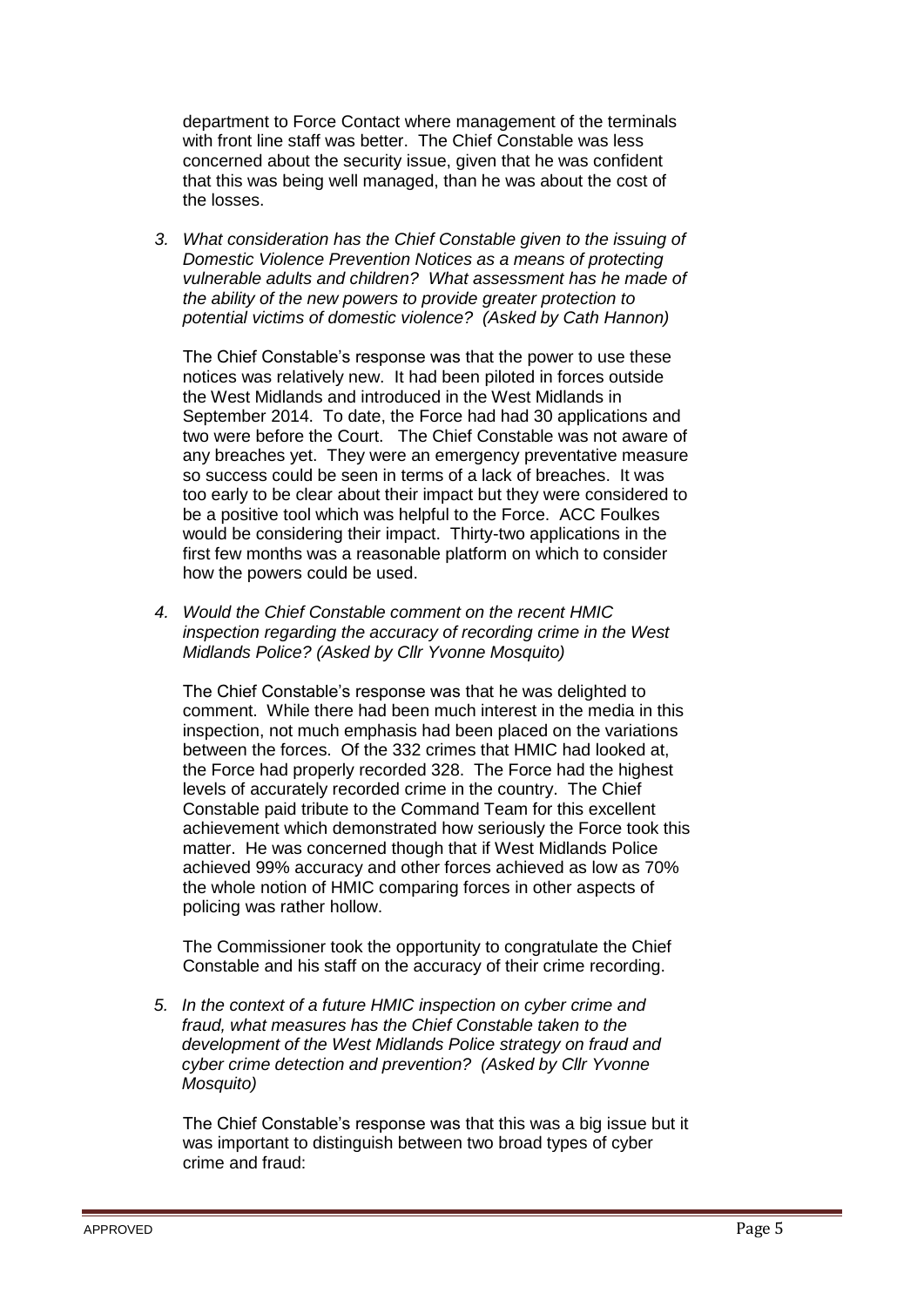- Cyber crime which covered a number of different phenomena including organised crimal attempts to disrupt IT for gain. HMIC inspected the Force a year ago on this matter and concluded that the Force had a reasonable plan for such an incident and had praised the way the Force was building it in to its strategic assessment. The work that the Force was doing with Accenture would include the way the Force would deal with all IT based crime.
- Computer based fraud and crime this was a massive, new and underresourced part of policing which would be difficult for the Force to absorp along with all of the other pressures that it was facing. The Force was at an early stage in dealing with this type of crime. It was supported by a national agency that managed computer fraud. The Force could not respond to victims of computer-based fraud in the same way as it did to victims of burglary or 'normal' theft. It was on the Force radar, however.

### **119/14 Use of Force**

ACC Cann introduced the report which provided an overview of the use of force by West Mildands Police.

The Board considered the report and during the discussion noted the following.

- The Commissioner had requested the report following recent publicity about the extent of the use of tasers by West Midlands Police compared to other parts of the country. Tasers were only one of the options available to the police so he had asked for their use to be put into the context of the wider use of force.
- Taser created space between a police officer and a person and a point in a situation at which to pause. It reduced physical contact.
- Taser was less harmful than use of CS spray, baton strikes and dogs. More importantly, it replaced the need to use conventional firearms in many situations. No firearms had been discharged by the Force this year and, from the Command Team's collective memory, none had been discharged for several years.
- There had been no baton round discharges (Attenuated Engergy Projectiles) by the Force since 2010.
- Simply showing a taser could diffuse a situation and in 75% of cases tasers were only shown, not fired.
- The Force received approximately ten complaints a year about its use of tasers.
- The Force used tasers more often in Birmingham West and Central, Birmingham East, Coventry and Wolverhampton because of particular issues and challenges in these areas.

**119/14**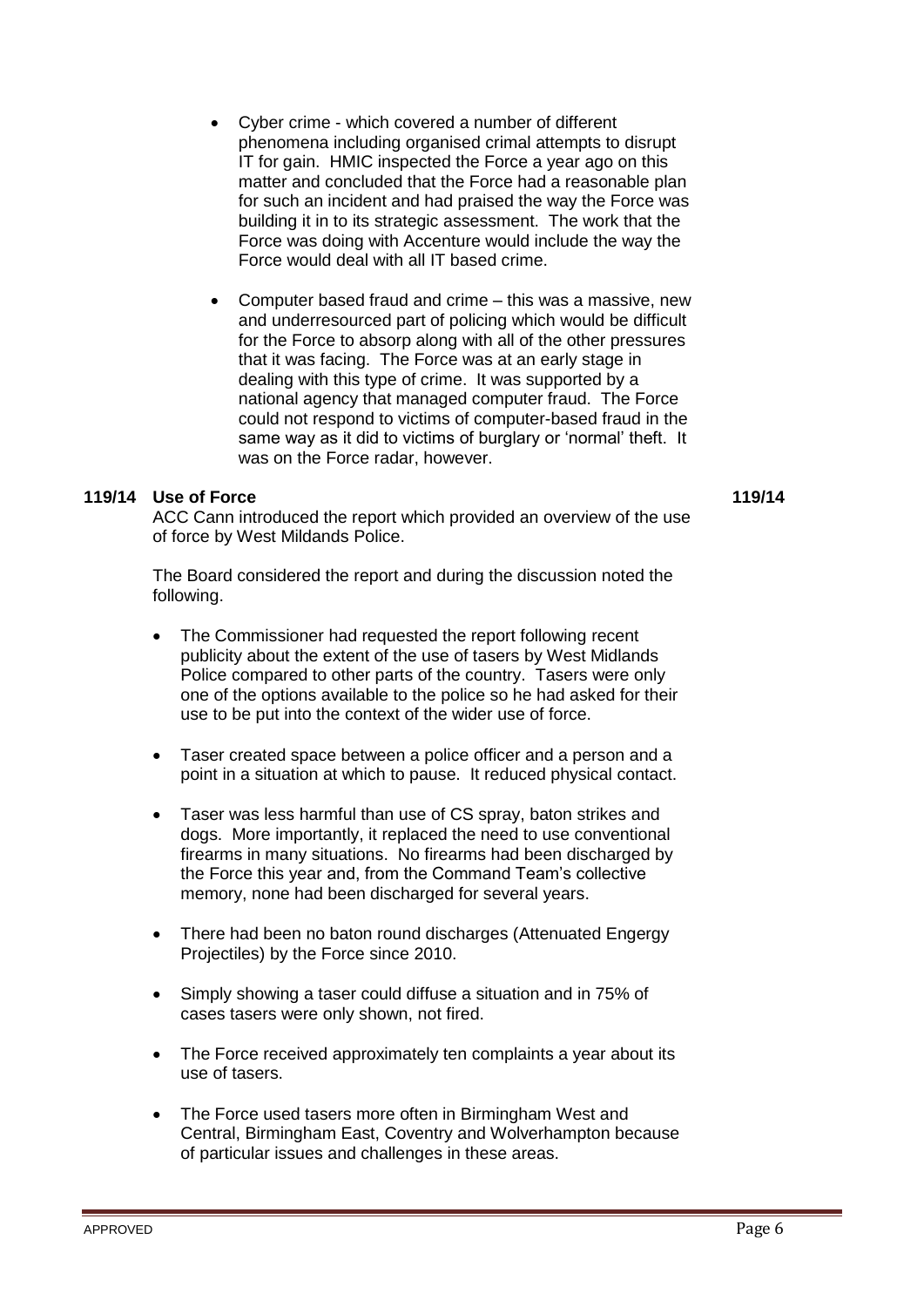ACC Cann could not pinpoint a particular reason for the change in in ethnicity data for the first 6 months of 2014 compared to the data for 2013 set out in paragraph 13. It reflected the demographics of the areas in which tasers were used rather than the demographics of the whole Force area. While the Board welcomed the downward trend in the percentage of non-white subjects, more information about use of tasers in geographical areas would be helpful, including ethnicity of subjects. **ACTION: A short report providing the additional information would be submitted to the next meeting.**

*The report is on the agenda for the February 2015 meeting to allow sufficient time to gather the information requested.*

- ACC Cann did not know how many people subjected to the use of taser had mental health issues.
- Although the Force did not make a formal, recorded assessment of the effectiveness of its use of tasers compared to other uses of force, it did review every single usage of taser.
- After a taser had been fired,the Force would take the person who had been subjected to the taser into custody. The police surgeon would then examine the subject. If a barb needed to be removed, the police surgeon would do that.
- The Force would be looking in 2015 for replacement options for CS spray and different batons.

# **120/14 Financial Monitoring 2014/15 120/14**

The Chief Finance Officer introduced the report which presented the estimated outturn position for revenue expenditure for the financial year 2014/15, based on actual spend up to the end of September 2014.

The Board considered the report and during the discussion noted the following.

- The costs of police overtime had been offset by an increase in external income.
- The full costs of policing party conferences were not met centrally. Only 85% of the actual spend was funded centrally. The actual costs of the party conference were not known when the budget had been set.
- The amount allocated to the work of the innovation and integration partnership with Accenture was currently maintained at a level of £10m. It was unlikely that any of it would be allocated this year. However, it could be used to support the capital programme which would reduce the call on capital reserves and avoid borrowing costs.
- If the Invest to Save fund was excluded, the total underspend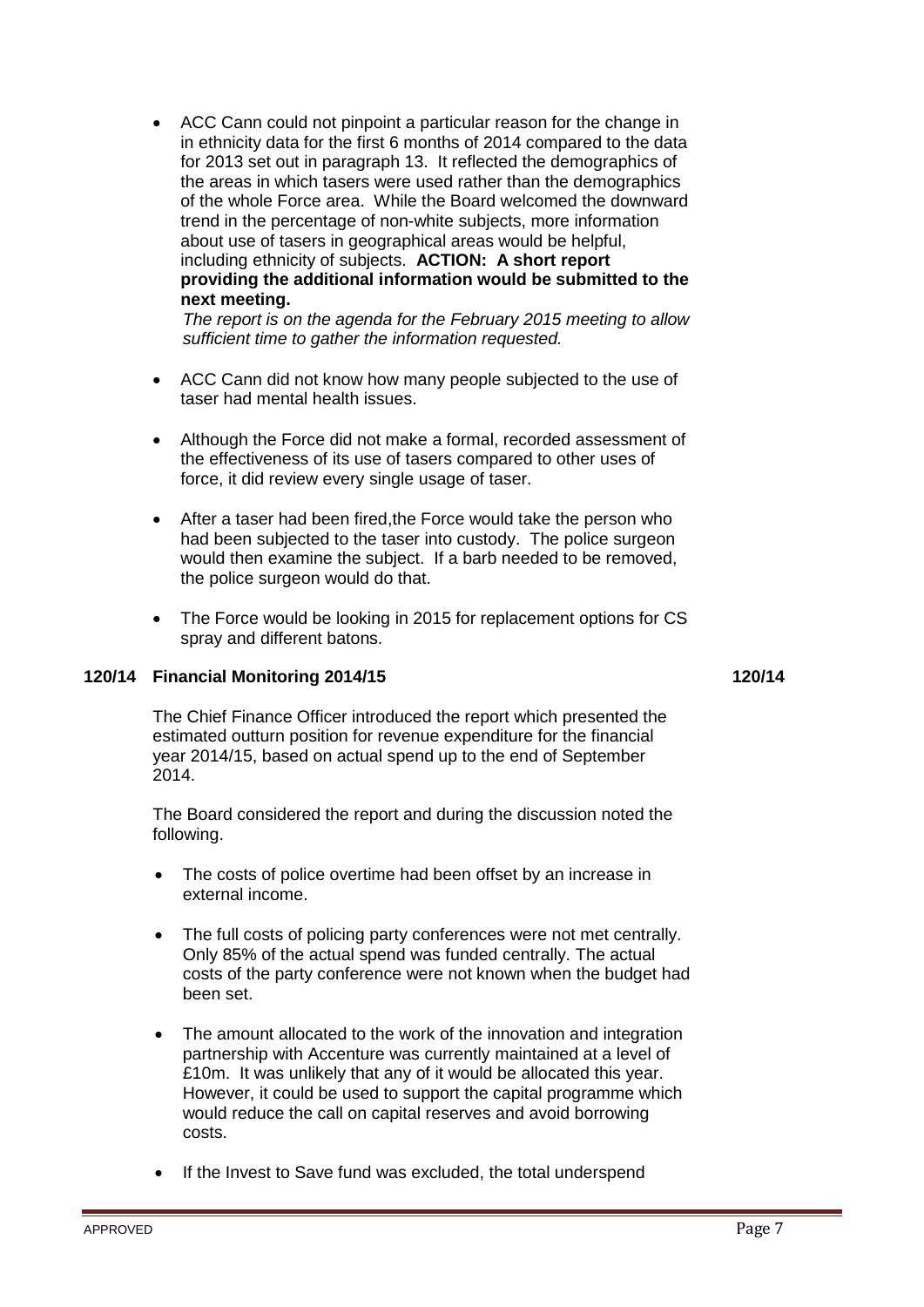would be less than 0.5% of the budget.

- The key points to note were that the budget was being carefully monitored, savings had been delivered and the underspend was less than 0.5%.
- Mr Hendricks raised the HMIC value for money profiles which had been published in October 2014. The Force had come out well in some respects but not in respect of the generation of external income compared to other forces. He asked if there was anything that could be done to learn from those who generated more income. The Chief Finance Office advised caution in considering the profiles because HMIC did not always compare like with like**. ACTION The Chief Finance Officer would discuss with Mr Hendricks outside the meeting.**  *The discussion has taken place.*
- It was likely that the provisional grant announcement would be made on 17 December 2014.

# **121/14 West Midlands Police Change Portfolio 121/14**

The Deputy Chief Constable introduced the report which provided an update on the Force change programme.

The Board considered the report and during the discussion noted the following.

- The HMIC PEEL report had been published on 28 November 2014. The Force had been identified as outstanding in its approach to efficiency and savings.
- The service transformation programme was reaching completion. A final benefits report would be available in January.
- Accenture had completed their review of programmes that were already in progress. It had been agreed that the Lloyd House refurbishment and the New Ways of Working programmes would continue. There were still a number of activities that were considered to be 'must do' but these needed to be balanced with the 'want to do' activities.
- The Force's current operating model would be signed off next week.
- Just over 800 responses to the public survey about WM2020 had been received. Events with partners were also being run to canvass their views. Partners had been categorised into two tiers. Tier one events had been managed centrally, while the local policing units had been running tier two events. Neighbourhood policing teams had also been running tier two events.
- The Force was trying to encourage effective partnership working but other public services were also having to deal with financial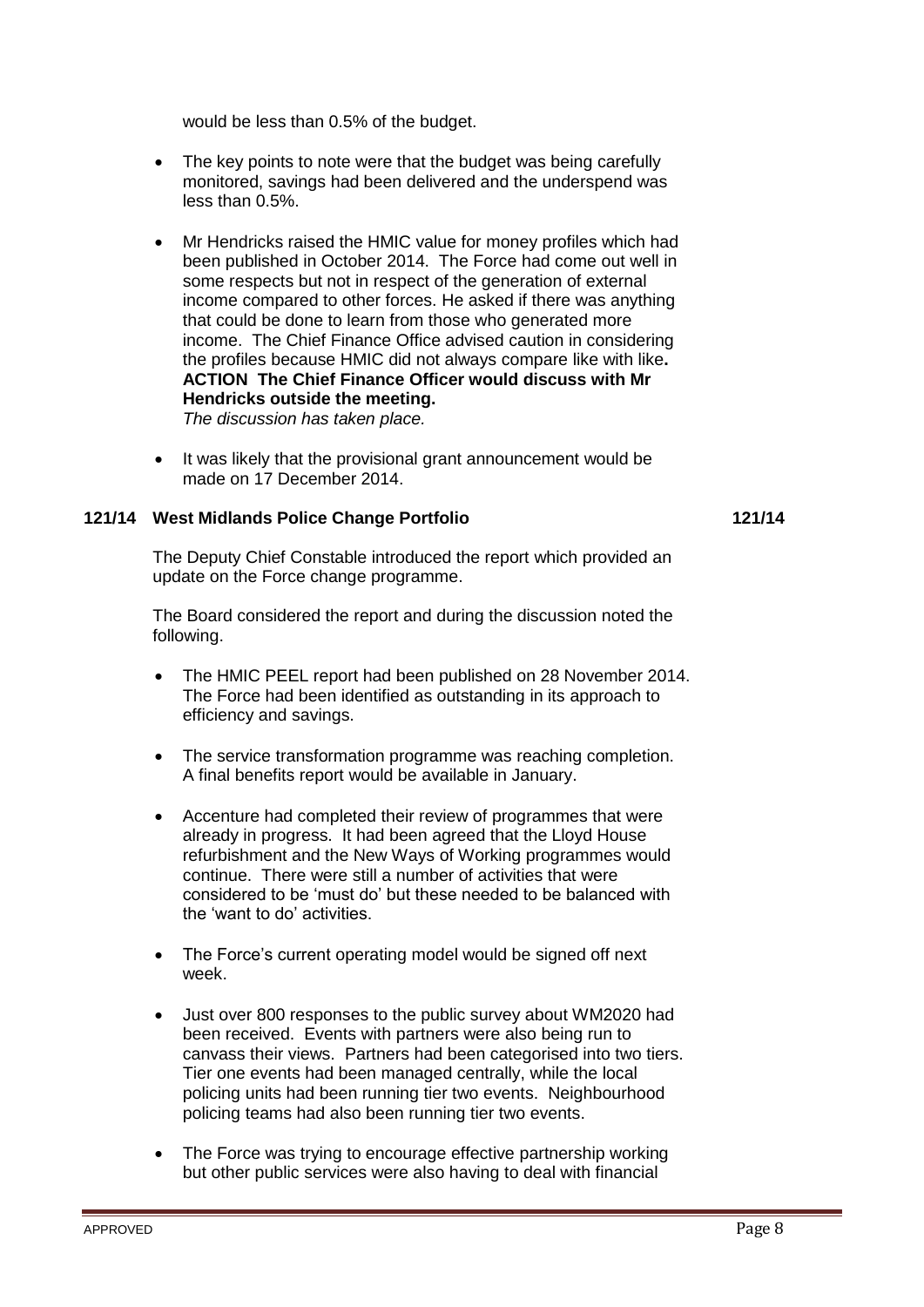challenges. At a local level, organisations were working at different speeds and were at different places. There were some opportunities across the board where the Force believed they could get buy in from local authorities.

- The Force already collaborated with other forces and it was constantly looking for further opportunities. There were different models of collaboration. Traditional methods were not always very clear or large in scale. The Force had had a great deal of interest in the work it was doing with Accenture and the Chief Constable was considering holding an national event in February or March 2015.
- Whilst co-location with partners could be very helpful it was not possible to co-locate with all partners. It was more beneficial and important to help the staff within a partnership understand that they were part of a common endeavour to serve and protect members of the public.

#### **122/14 Performance against the 2014-15 milestones and deliverables in the Police and Crime Plan 122/14**

The Deputy Chief Constable introduced the report which outlined the performance against the milestones and deliverables that contribute to the ten strategic outcomes set out in the 2014-15 Police and Crime Plan.

The Board considered the report and noted the following.

- The Commissioner had requested that the Performance report be received on a quarterly basis in future.
- The positive performance in relation to crime recording accuracy; overall crime and burglary rates, which were lower that than those of the most similar forces; acquisitive crime, although theft from shops and stores was still a challenge; public perceptions of safety, particularly at night; and offender management.
- Areas that needed improvement included public satisfaction with services provided in relation to the investigation of crimes.
- In relation to paragraph 116, the Force was doing some very good work on child sexual exploitation. The Board had had a report on this matter at its last meeting. More detail would be provided in future reports and the demanding challenges the Force had set itself.
- The Force would add a paragraph on how it was contributing to the local economy once the variations to the Strategic Policing and Crime Plan had been published in March 2015.

# **123/14 Chief Constable's Update 123/14**

The Chief Constable indicated that he had no matters to raise in the